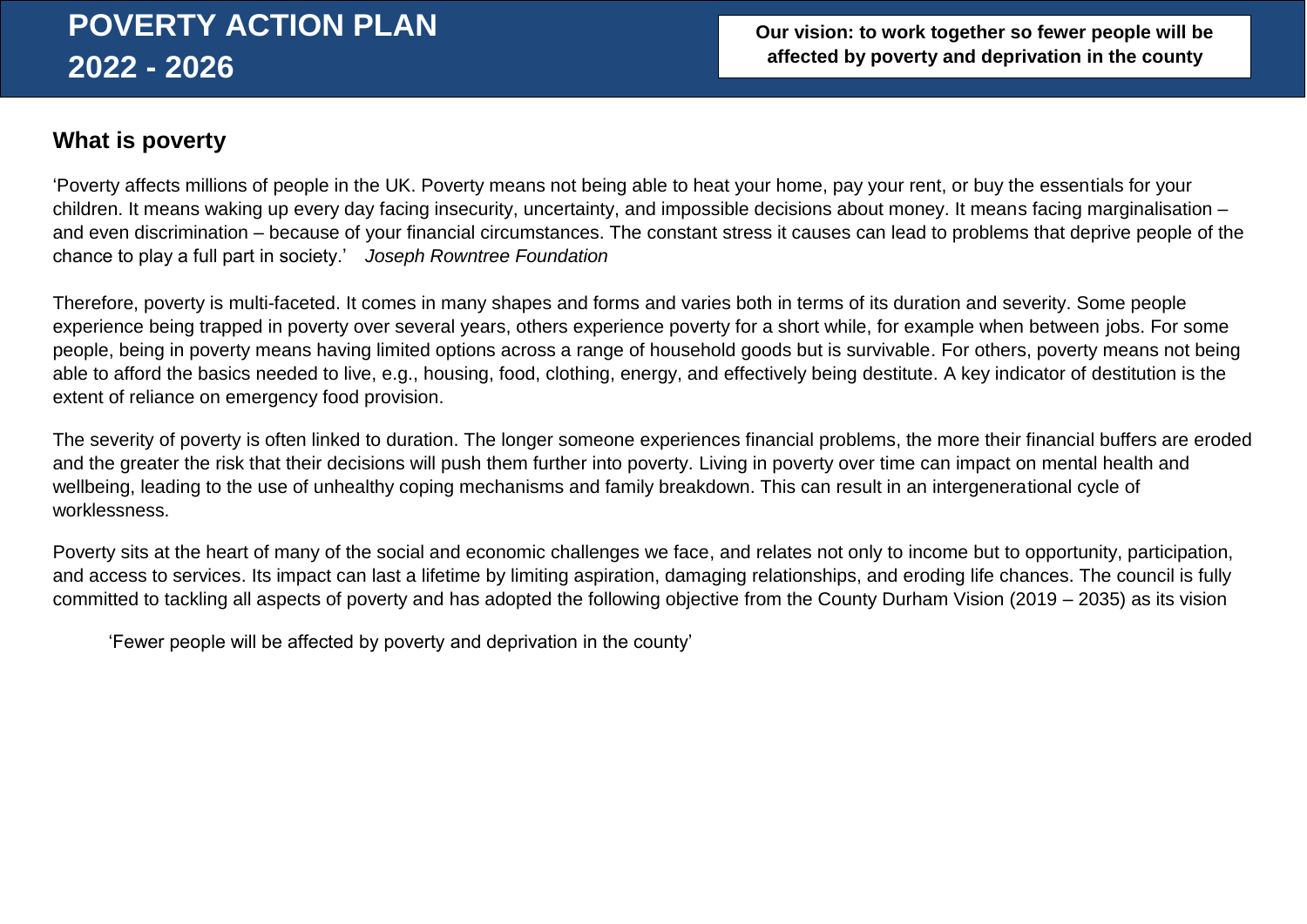## **Our vision: to work together so fewer people will be affected by poverty and deprivation in the county**

# **National, Regional and Local Context**

County Durham is ranked the 26<sup>th</sup> most deprived area in England for employment and the 42nd most deprived for income (of 151 upper tier local authorities, 2019).

An estimated 21% percent of households across the county live in relative poverty<sup>1</sup> before housing costs. This compares to an England average of 17% - the gap in relative poverty between County Durham and England has widened in recent years, and a quarter of households living in relative poverty have at least one working adult.

An estimated 28.8% of people (all ages) live in a household classed as 'workless', compared to 27.3% across England. People with a disability are much less likely to be employed (47.2%) than those without a disability (81.6%)

For those in employment, wages across the county are comparatively low with full-time annual pay around 10% lower than the England average. In addition, an estimated 21% of jobs across the county pay less than the £9.50 hourly rate set by the living wage foundation (although the proportion has fallen in recent years, it remains higher than the 17% average across England), and an estimated 2.5% of employees (around 5,800 people) are employed on zero-hour contracts.

In addition, the gap in earnings with the rest of England has narrowed as average wages have increased by more across County Durham than the Northeast and England.

|                      | <b>Average Wages</b><br>(Includes full and part time) |           |                |
|----------------------|-------------------------------------------------------|-----------|----------------|
|                      | 2020                                                  | 2021      | Change         |
| <b>County Durham</b> | £23,877                                               | £24,252   | £375 (1.6%)    |
| <b>Northeast</b>     | £23,559                                               | £23,414   | $-£145(-0.6%)$ |
| England              | £26,055                                               | £26,192   | £137 (0.5%)    |
| Gap with England     | $-E2,178$                                             | $-E1,940$ | Narrowing      |

Relatively low wages across the county have led to comparatively lower levels of gross disposable household income (GDHI), which the latest data shows is also increasing at a slower rate than the rest of the country so the gap both regionally and with the rest of England is widening. The data also shows the Northeast has the lowest GDHI per head in the United Kingdom.

 $\overline{a}$ 

 $1$  Living in households with less than 60% of median household income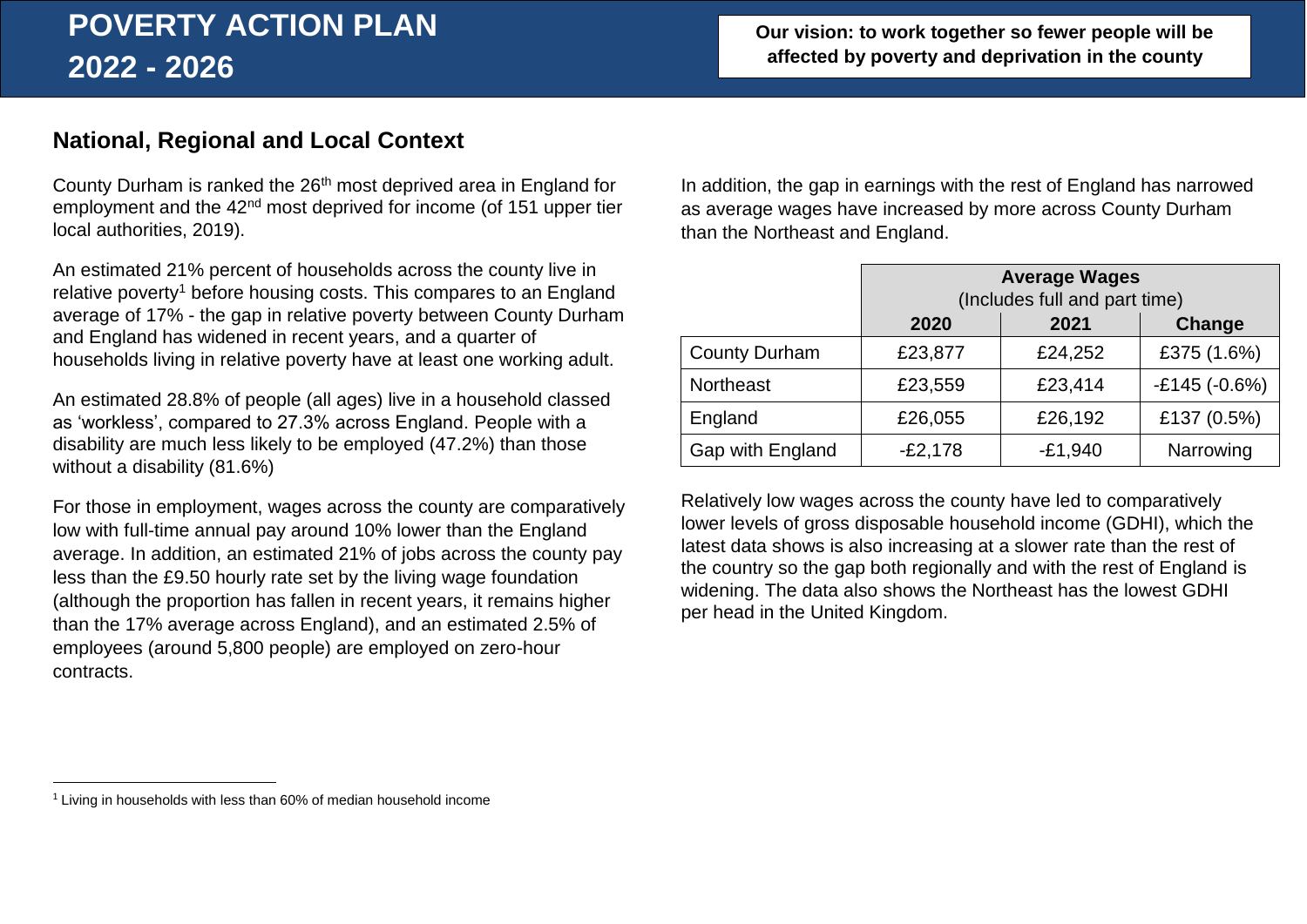|                      | Gross disposable household income |              |              |
|----------------------|-----------------------------------|--------------|--------------|
|                      |                                   | per head     |              |
|                      | 2019                              | Change since | County       |
|                      |                                   | 2018         | Durham Gap   |
| <b>County Durham</b> | £16,617                           | $+1.9%$      |              |
| Northeast            | £17,096                           | $+2.2%$      | £479 (3%)    |
| England              | £21,978                           | $+2.5%$      | £5,361 (32%) |

Therefore, even before COVID-19, lower-income households across the county were experiencing financial pressures.

The onset of COVID-19 made many people's financial situations worse. Although the government reacted to mitigate the worst of the economic shock and keep families afloat, the loss of income from being furloughed, rising costs of living and additional expenditure incurred during lockdown hit households with the least disposable income hard. School closures and the staying at home directive led to additional costs for basic household essentials (meals, heating, equipping children for online learning) especially as their normal coping strategies were no longer available to them, e.g., eating at friends and families, accessing the internet in their local library, buying essentials from charity shops.

At the start of the pandemic (March 2020), 10% of the county's population aged 16-64 were claiming Universal Credit. This peaked at 15.9% in March 2021 and is currently 15.5% (September 2021) which equates to 51,270 individuals across 44,495 households.

Research has shown that many of the low-paid workers who lost their jobs or were furloughed had few, if any, savings to fall back on.

An additional 3,200 children and young people (aged 0 to 19) became eligible for free school meals – pushing the total to 20,410, more than one in four, although 24 percent are not being claimed.

[Research](https://www.jrf.org.uk/report/call-stronger-social-security-lifeline-children)<sup>2</sup> into the experiences of families with children claiming Universal Credit or Child Tax Credit during the pandemic shows that 70 percent cut back on essentials (including food), 60 percent borrowed money (mainly through credit cards and payday loans) and more than 50 percent fell behind on rent or other essential bills.

As we transition from the pandemic, the household budgets of many of our residents remain tight. As of January 2021, the cost of living was at a 40 year high, prices had increased by almost 6% over a 12 month period, inflation is rising faster than wages and expected to climb above 8% within the year, and private rents are 7% higher than pre-COVID levels. In addition, more financial pressures are emerging with energy bills expected to increase by 50% following the removal of the energy price cap, and a 1.5% rise in National Insurance contributions in April 2022.

Almost 16% of households across the county are currently experiencing fuel poverty. And we expect that this will increase, with people in rural areas and/or already struggling being disproportionally affected. As fuel prices increase, the cost of transport will increase and accessibility of the poorest people to essential services is likely to decrease, again exacerbated in rural areas.

 $\ddot{\phantom{a}}$ 

<sup>&</sup>lt;sup>2</sup> Joseph Rowntree Foundation and Save the Children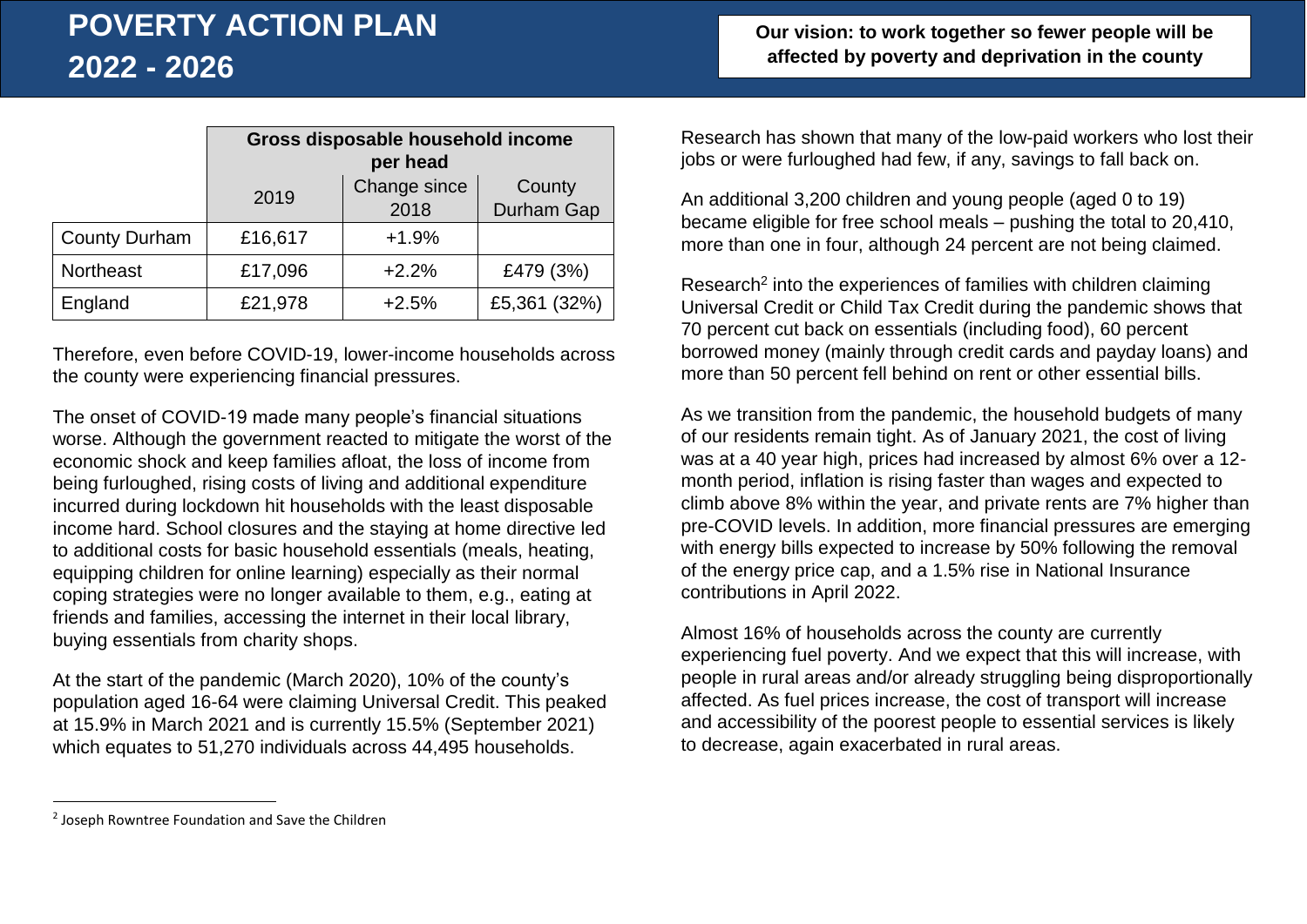# **Foreword**

Welcome to the Poverty Action Plan for 2022-26. This document not only describes the extent to which poverty impacts the prosperity of the county and its residents, it also outlines what we will do to protect those most at risk of poverty and exclusion, increase equality of opportunity and ultimately ensure fewer people are affected by poverty and deprivation.

Some of the actions outlined in this plan can be delivered quickly and have an immediate benefit. However, most are long-term and will take time to manifest into a changed and improved situation. We know that tackling poverty takes time.

Poverty is a major issue across County Durham. High levels of deprivation, insecure employment, and comparatively low wages has led to many households with little disposable income. In addition, a significant proportion of our older people have fixed incomes, including those who have not worked for a long time and who are now beginning to hit retirement age. With few savings and unable to access any financial support from family or friends, many people are finding themselves in precarious financial situations. Unexpected expenses, unemployment or a change in family circumstances are often catalysts for driving people into a cycle of problem debt and ultimately poverty – or even destitution.

The pandemic made the situation worse, hitting lower-income households and those with little disposable income hard. However, as we begin the recovery phase and transition to 'living with COVID-19', we need to consider not only the immediate financial impact of the pandemic, but the longer-term poverty impacts such as education outcomes and opportunities for young people. We need to mitigate where we can. As we transition from the pandemic, the household budgets of many of our residents remain tight with the cost of living at a 40 year high and continuing to increase.

This plan does not sit in isolation but is aligned to other council and partnership plans and strategies that have some involvement in tackling poverty. The plan is underpinned by the County Durham Approach to Wellbeing principles, with people and place at the heart of its development. Only by working together can be ultimately break the cycle of poverty



**Paul Darby Cllr Alan Shield Chair of the Poverty Action Steering Group**



**Corporate Director of Resources and Cabinet Portfolio Holder for Equality and Inclusion** 

**Objective 1: Use intelligence and data to target support to low-income households**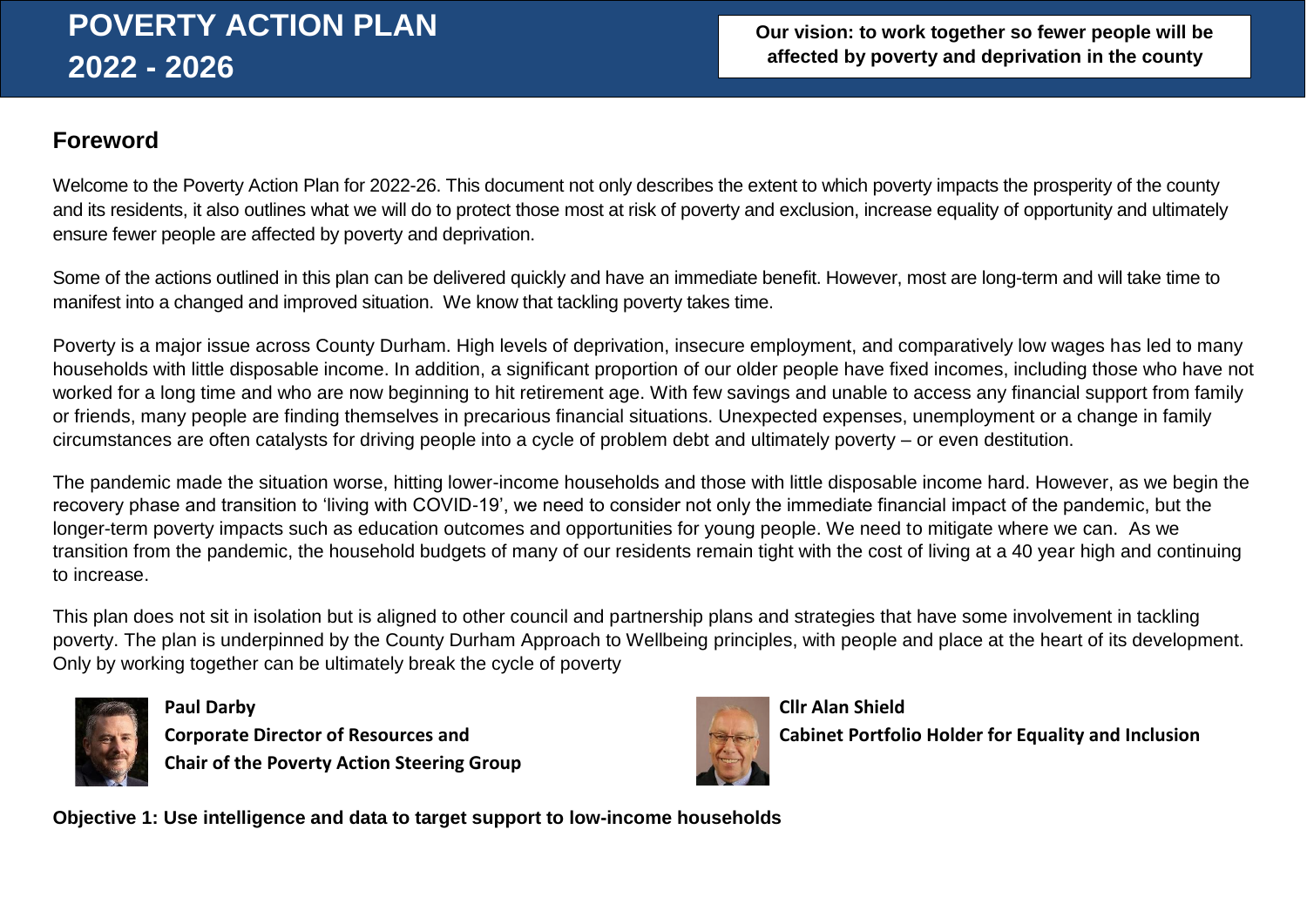**Our vision: to work together so fewer people will be affected by poverty and deprivation in the county**

It is important that we utilise both the council's and partners' data and intelligence to identify vulnerable low-income households and to monitor the effectiveness of our initiatives and programmes.

To escape poverty, people ultimately need access to an income which is both secure and sufficient to afford a minimum acceptable standard of living. However, for many people, achieving this is a struggle.

Too many jobs do not provide decent pay, prospects or security. Many people struggle to gain employment or move onto better things, hindered by their background, a lack of marketable skills, low self-esteem, poor job search/interview skills, childcare needs, lack of reliable transport etc. In addition, some people don't access their full benefit entitlement (both in work and out of work benefits) because they are unaware of their entitlement, particularly if their circumstances change, because they find the process difficult due to their poor literacy and numeracy skills or difficulties interacting with the system, or because they feel ashamed.

Broadly speaking, some groups of people are impacted more than others. Children bring additional costs not fully covered by the benefit system and often reduce the capacity of adults to earn from employment – particularly for single parents and families with a disabled child. Older people and those from a Black, Asian or Minority Ethnic (BAME) are the least likely to ask for help due to social stigma. Single people under the age of 25, those with a limiting health condition or disability, and those with complex support needs associated with homelessness, drug and/or alcohol problems, domestic abuse or involvement in the criminal justice system are more likely to be disproportionally affected by poverty and most likely to end up destitute. However, families living in destitution (especially single mothers) are becoming more common.

In addition, people face financial challenges at transition points such as leaving home or care, moving into a new home, experiencing bereavement or relationship breakdown. Those without access to wider family support are particularly vulnerable and can be a trigger for significant financial difficulties. Many victims of domestic abuse have experienced having money withheld from them as a key method of controlling and mistreating them. Research has shown that victims of domestic abuse often must choose between being plunged into homelessness and poverty or staying with their abuser. In addition, people who become unexpectedly unemployed can quickly find that what was affordable becomes unaffordable.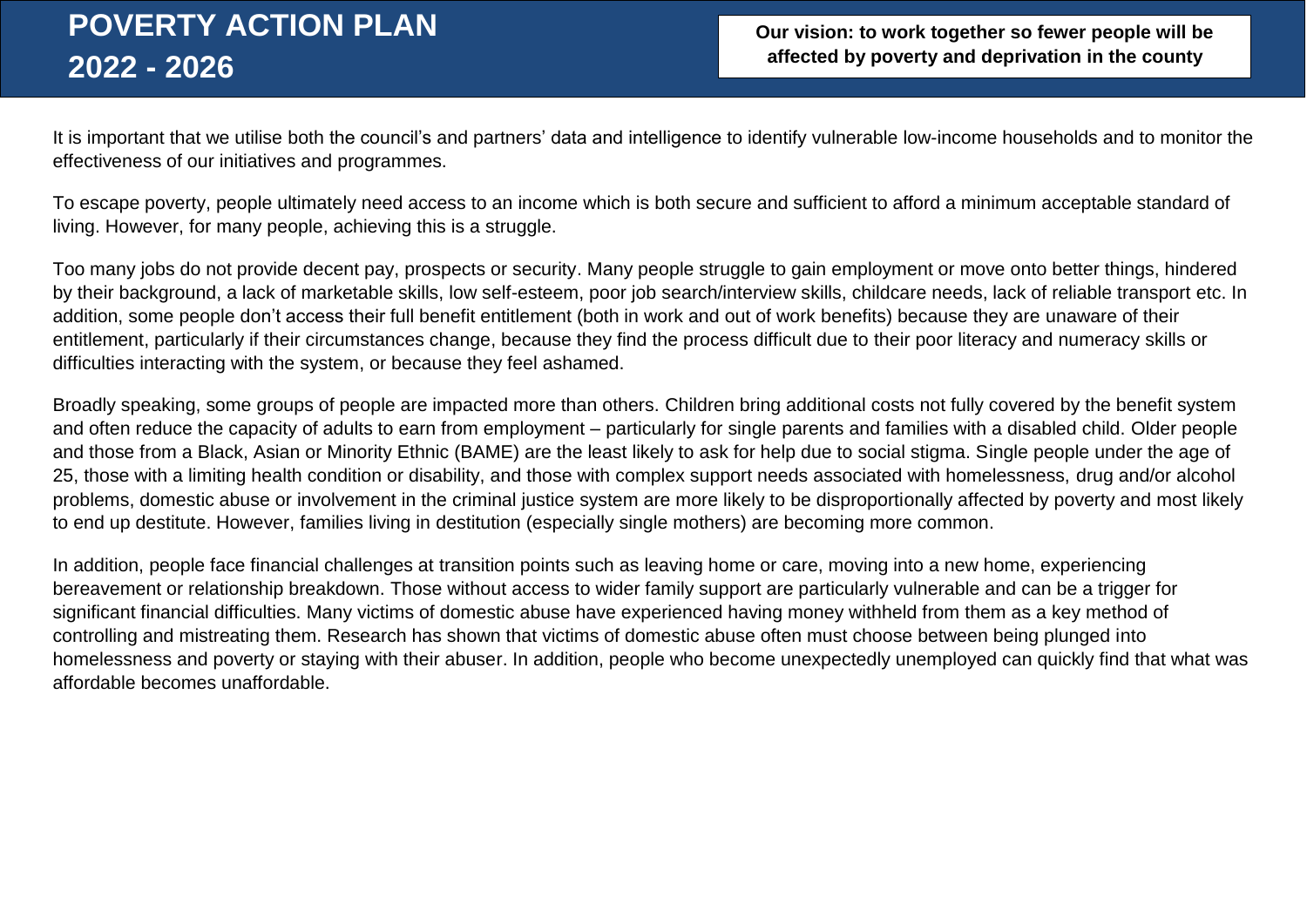| <b>Action</b>                                                                                                                                                | <b>Timescale</b>  |
|--------------------------------------------------------------------------------------------------------------------------------------------------------------|-------------------|
| Work with external partners such as the Department for Work and Pensions (DWP) to understand and address the                                                 | December 2022     |
| challenges of low-income households and low average salary                                                                                                   |                   |
| Work with the Department of Work and Pensions (DWP) to identify and engage with people who are entitled to benefits<br>but are not claiming.                 | December 2022     |
| Deliver employability programmes that assist residents to access and sustain job opportunities (Council Plan Action).                                        |                   |
| Programme includes:                                                                                                                                          |                   |
| Durham Advance extended to Dec 2023                                                                                                                          |                   |
| L!NKCD extended to Dec 2023]                                                                                                                                 | December 2022     |
| CLLD projects extended to Dec 2022                                                                                                                           | Annual programme  |
| Refugee Resettlement Programme extended to March 2024                                                                                                        |                   |
| FLEX programme introduced to Dec 2023                                                                                                                        |                   |
| Develop an approach for using confidential datasets, ensuring the data can be shared, joined-up and used without<br>compromising data protection legislation | <b>March 2023</b> |
|                                                                                                                                                              |                   |
| Understand the levels of reported financial abuse within specialist domestic abuse services and partners                                                     | <b>March 2023</b> |
| Carry out workshops to give staff the skills and confidence to identify customers who are potentially vulnerable (through                                    | <b>March 2023</b> |
| bereavement, mental health ill-health, relationship breakdown) and signpost them to available support                                                        | Annual programme  |
| Provide training to local Voluntary and Community Sector (VCS) organisations to enable them to identify residents in                                         | <b>March 2023</b> |
| need of financial support and provide appropriate advice and support to maximise their benefit entitlement.                                                  | Annual programme  |
| Carry out a programme of targeted campaigns to increase the number of people undergoing benefit checks                                                       | <b>March 2023</b> |
| For example, as part of the holiday hunger campaign, over-75s, Care Connect users, women and pensions                                                        | Annual programme  |
| Deliver 'Benefit Awareness Training' to service teams                                                                                                        | <b>March 2023</b> |
|                                                                                                                                                              | Annual programme  |
| Complete a review of advice services across County Durham focusing on location, accessibility, and quality of service                                        | April 2023        |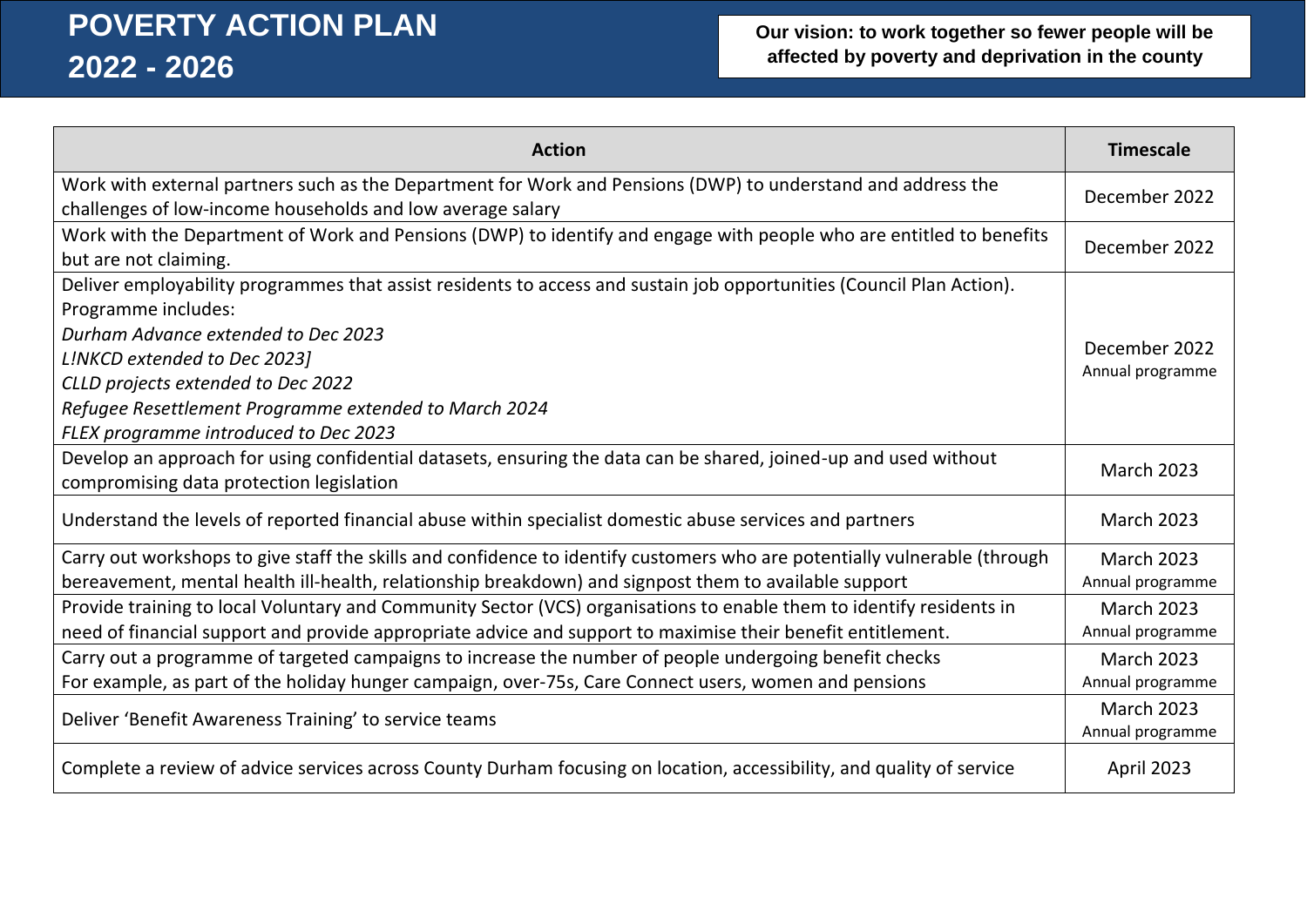| <b>Action</b>                                                                                                                                                              | <b>Timescale</b>   |
|----------------------------------------------------------------------------------------------------------------------------------------------------------------------------|--------------------|
| Widen the 'First Point of Contact' offer to include more detailed support conversations to help those in financial<br>difficulty.                                          | <b>April 2023</b>  |
| Maximise the use of the County Durham Pound and explore further possibilities of social value                                                                              | <b>April 2023</b>  |
| Work with partners to identify locations that can act as community hubs for residents to obtain financial advice/<br>information, and help to improve their digital skills | April 2024         |
| Work with partners to strengthen the process for identifying people who are vulnerable, a) financially, b) in relation to                                                  | <b>March 2025</b>  |
| health and well-being                                                                                                                                                      | various milestones |
| Develop a joined-up Business Intelligence approach to managing poverty data                                                                                                |                    |

### **Objective 2: Reduce the financial pressures on people facing or in poverty**

People living in poverty can expect to pay more for almost everything they buy. Not only do they lack the financial resources to take advantage of special offers and buy in bulk, but they are also mostly locked out of the best bank accounts, borrowing rates and energy tariffs which would reduce their regular outgoings. This 'poverty premium' is exacerbated in rural areas where the cost of food and fuel can be higher, houses can be more difficult to insulate and therefore more expensive to heat, and where poor public transport links puts increased emphasis on having a private car.

In addition, Britain's worsening cost-of-living crisis is hitting low-income families hard, putting household budgets under more pressure than ever. The cost of living is at a 40 year high, prices having increased by almost 6% over the last 12-month period, inflation is rising faster than wages and expected to climb above 8% within the year, and private rents 7% higher than pre-COVID levels (2020). In addition, more financial pressures are on the horizon with rising household bills including an expected increase in water bills and an estimated 50% increase in energy bills following the removal of the energy price cap. In addition, the 1.5% rise in National Insurance contributions (both expected in April 2022), and further fuel and energy increases due to the economic sanctions imposed on Russia, means we expect more people to be pushed into poverty over the coming months.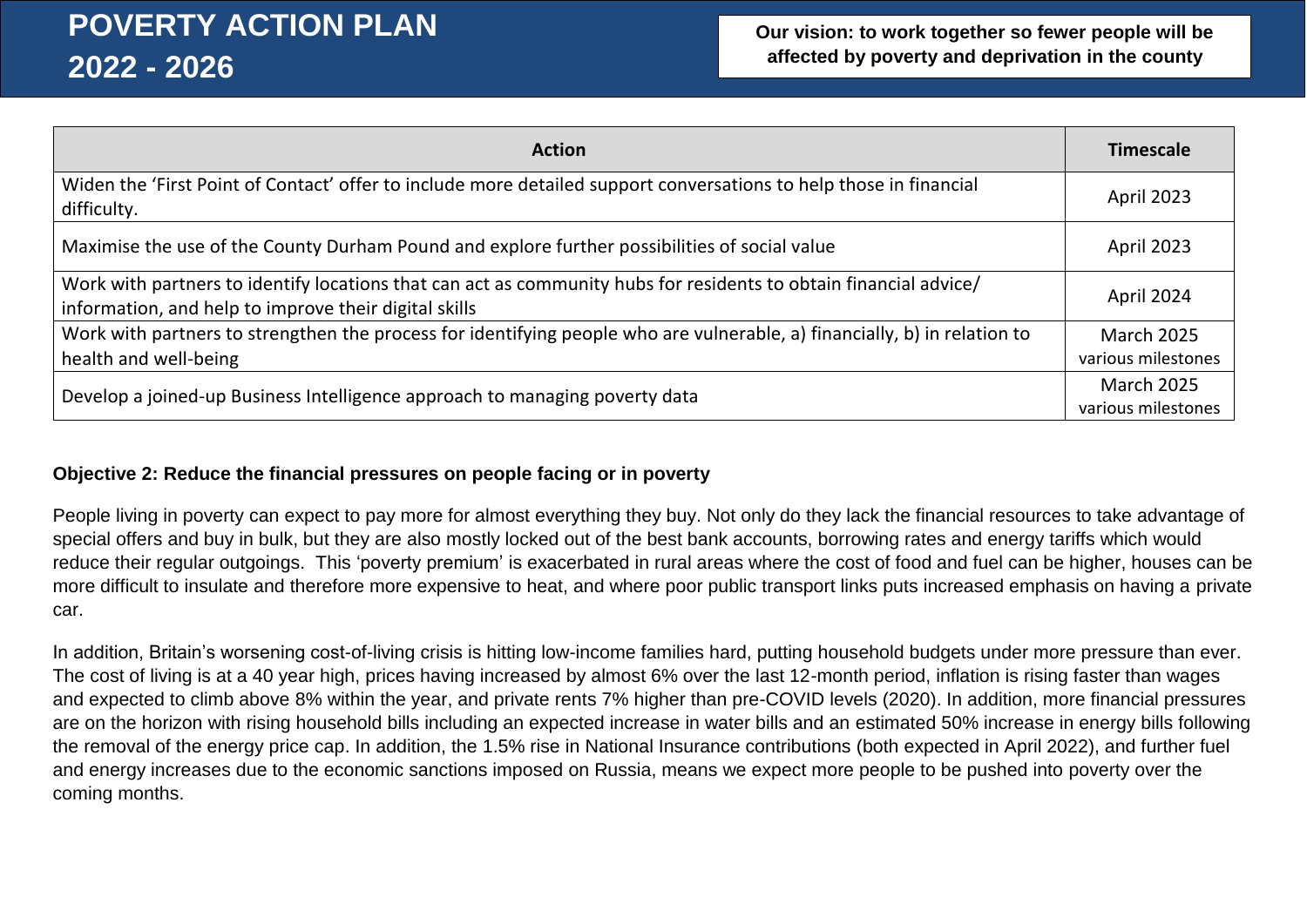Those with the least disposal income are being hit the hardest by this cost-of-living crisis and we expect demand for poverty-related council services and those of the Voluntary and Community Sector, e.g., food provision, to increase in the coming months. And it is likely that more people on lower incomes will resort to payday loans and other high-risk financial support to pay for essentials, increasing those coping with the continuous cycle of problem debt.

| <b>Action</b>                                                                                                                                                                                                        | <b>Timescale</b> |
|----------------------------------------------------------------------------------------------------------------------------------------------------------------------------------------------------------------------|------------------|
| Fully implement the Advice in County Durham referral portal to direct people to the right support                                                                                                                    | May 2022         |
| Understand the housing market to help people who are struggling with their housing costs to stay at home                                                                                                             | <b>June 2022</b> |
| Explore how best to promote Healthy Start Vouchers to most vulnerable parents                                                                                                                                        | <b>June 2022</b> |
| Deliver a range of initiatives to alleviate food inequality (The 'Bread and Butter' Thing is one strand)                                                                                                             | <b>July 2022</b> |
| Expand the programme which effectively distributes surplus foodstuffs to families in need (Bread and Butter Thing)                                                                                                   | <b>July 2022</b> |
| Develop and implement a joint action plan for the housing poverty group and provide updates to the poverty action<br>steering group                                                                                  | <b>July 2022</b> |
| Ensure the mechanisms in place to support those in crisis remain effective, including the council's Welfare Assistance<br>Scheme; reviewing recent scheme enhancements, for example for those fleeing domestic abuse | <b>July 2022</b> |
| Continue to provide effective support mechanisms for more vulnerable households, through the Local Council Tax<br>Reduction Scheme, Discretionary Housing Payments and Partnership support arrangements.             | <b>July 2022</b> |
| Provide wrap-around support as part of 'Bread and Butter Thing' provision                                                                                                                                            | August 2022      |
| Improve the service offer provided by Housing Solutions to assist households struggling with their housing costs.                                                                                                    | August 2022      |
| Improve access to, and encourage more people to use, credit unions to obtain low-cost credit                                                                                                                         | August 2022      |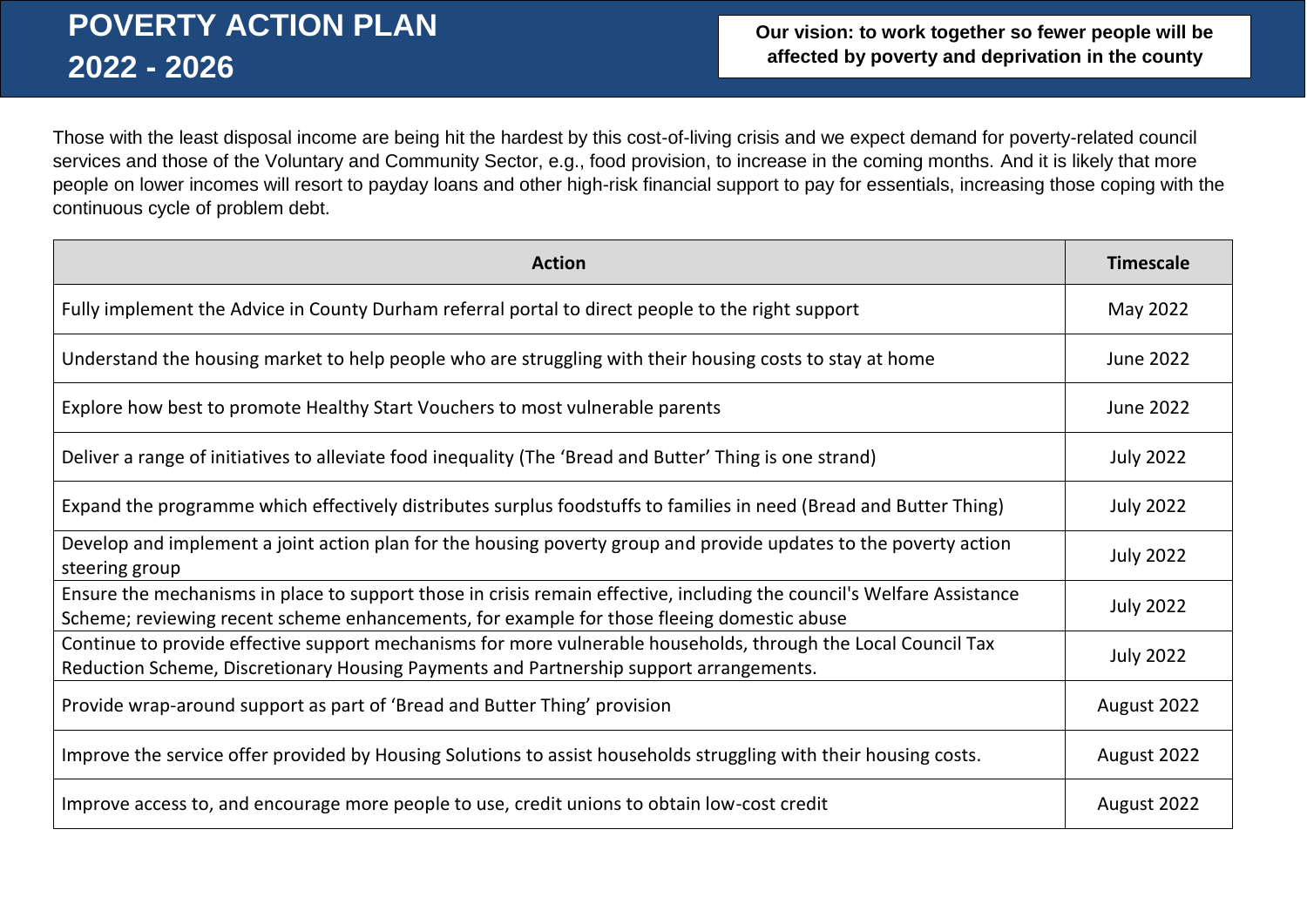| <b>Action</b>                                                                                                                                      | <b>Timescale</b>                                      |
|----------------------------------------------------------------------------------------------------------------------------------------------------|-------------------------------------------------------|
| Deliver 'Cutting the Cost of the School Day' programme to an additional 75 schools/colleges across the county, focusing<br>on communities top 30%  | September 2022                                        |
| Develop and implement 'Cutting Cost of the Pre-school Day' to 50 nurseries and pre-school settings                                                 | September 2022                                        |
| Explore a model to further extend 'Cutting the Cost of the School Day' to include audit of impact                                                  | September 2022                                        |
| Undertake a review of the Healthy Start Programme offer for County Durham and provide recommendations to improve<br>uptake and reduce inequalities | <b>March 2023</b><br>Interim report -<br>October 2022 |
| Ensure linkages between the County Durham pound to the developing economic strategy                                                                | October 2022                                          |
| Expand the use of the benefit calculator to other services across the council                                                                      | December 2022                                         |
| Review the benevolent fund                                                                                                                         | December 2022                                         |
| Raise awareness of illegal doorstep lending through targeted campaigns                                                                             | <b>March 2023</b><br>Annual programme                 |
| Identify and improve current debt provision across the county<br>(Supports a national review through money advice and debt service)                | <b>March 2023</b>                                     |
| Deliver a range of initiatives to alleviate fuel poverty (Council Plan Action)                                                                     | <b>March 2023</b><br>Annual programme                 |
| Raise awareness of financial abuse as a form of domestic abuse and ensure effective access to support for<br>victims/survivors within communities  | <b>March 2023</b>                                     |
| Work with local communities to co-produce an approach to well-being                                                                                | <b>March 2025</b>                                     |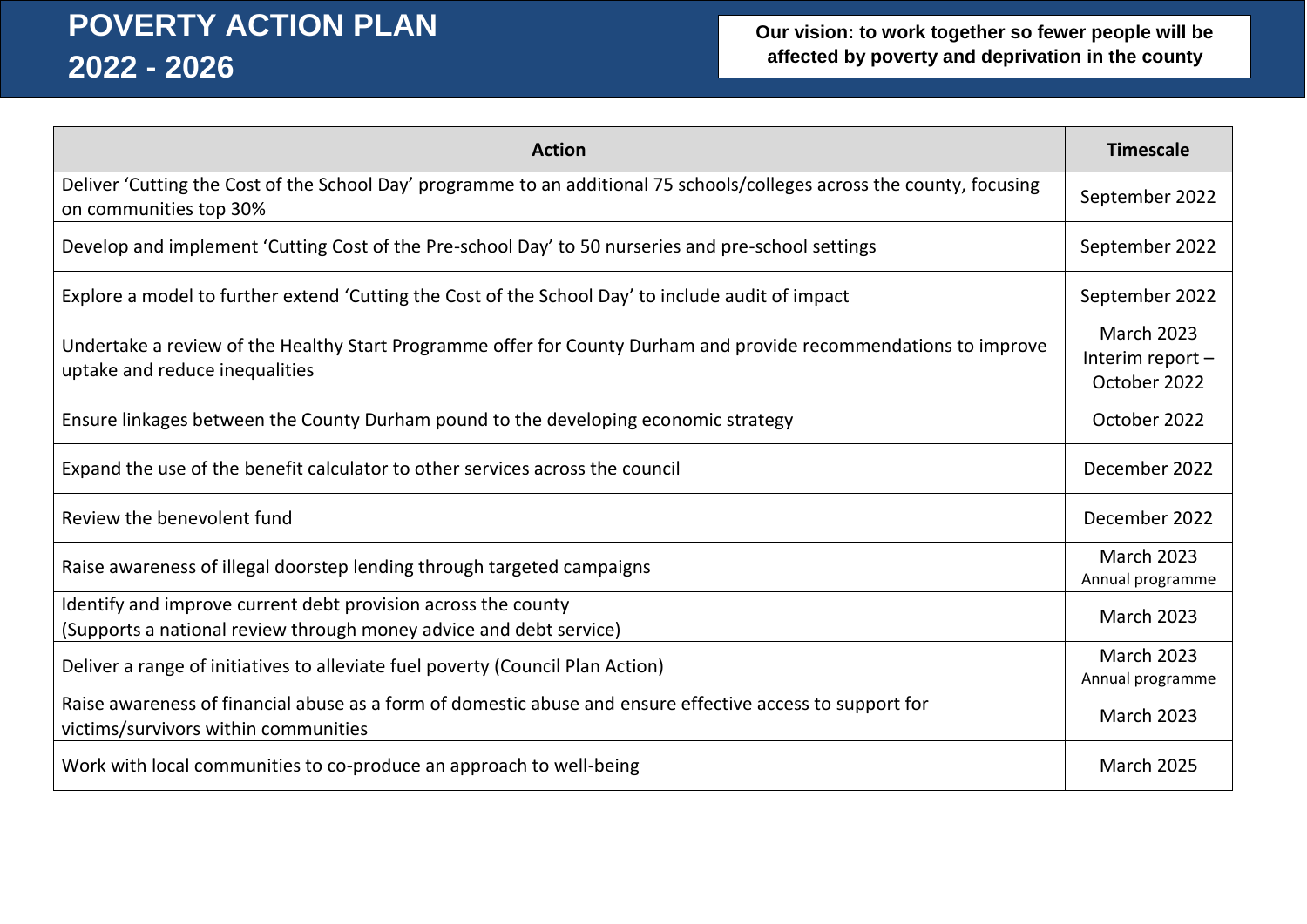#### **Objective 3: Increase individual, household and community resilience to poverty**

Resilience against poverty is built on many interlinking factors: a person's psychological wellbeing, their household stability, support available from family and friends, access to the labour market, skills at managing their finances, and access to financial products and assets which act as a buffer against problems.

The labour market across County Durham is dominated by the public sector which is traditionally lower paid than the private sector and has been subjected to a pay squeeze in recent years. Other major employers tend to be from the lower paid sectors such as construction labouring jobs and lower value manufacturing jobs (assembly and fabrication). This has exacerbated the wages difference between our county and other areas across the country which have a better balance between public and private employment. This narrow business base can be barrier to people increasing their employability and access to better pay.

| <b>Action</b>                                                                                                                                                                                                                                                                                                                        | <b>Timescale</b> |
|--------------------------------------------------------------------------------------------------------------------------------------------------------------------------------------------------------------------------------------------------------------------------------------------------------------------------------------|------------------|
| Deliver three training programmes about financial literacy and budgeting to frontline practitioners working with children,<br>young people and families                                                                                                                                                                              | April 2022       |
| Train staff across Children Social Care and One Point Service to use the Advice In County Durham portal                                                                                                                                                                                                                              | May 2022         |
| Increase understanding of the role tobacco dependency plays in child and family poverty: ensure staff across children<br>and young people services are trained and work together to identify parents who smoke and motivate them to quit at<br>every contact using financial savings as a key tool for motivation.                   | May 2022         |
| Develop 'My Future is Durham' initiative into a wider programme for schools and colleges.                                                                                                                                                                                                                                            | April 2022       |
| Community book - Project within the County Durham Together programme<br>Consult, scope, and develop recommendations for the development of an accessible digital repository of services,<br>enabling people to access the appropriate services, support, activities and other community assets at the right place and<br>right time. | <b>July 2022</b> |
| Develop a proposal to increase support for young school leavers at risk of not making a successful transition                                                                                                                                                                                                                        | September 2022   |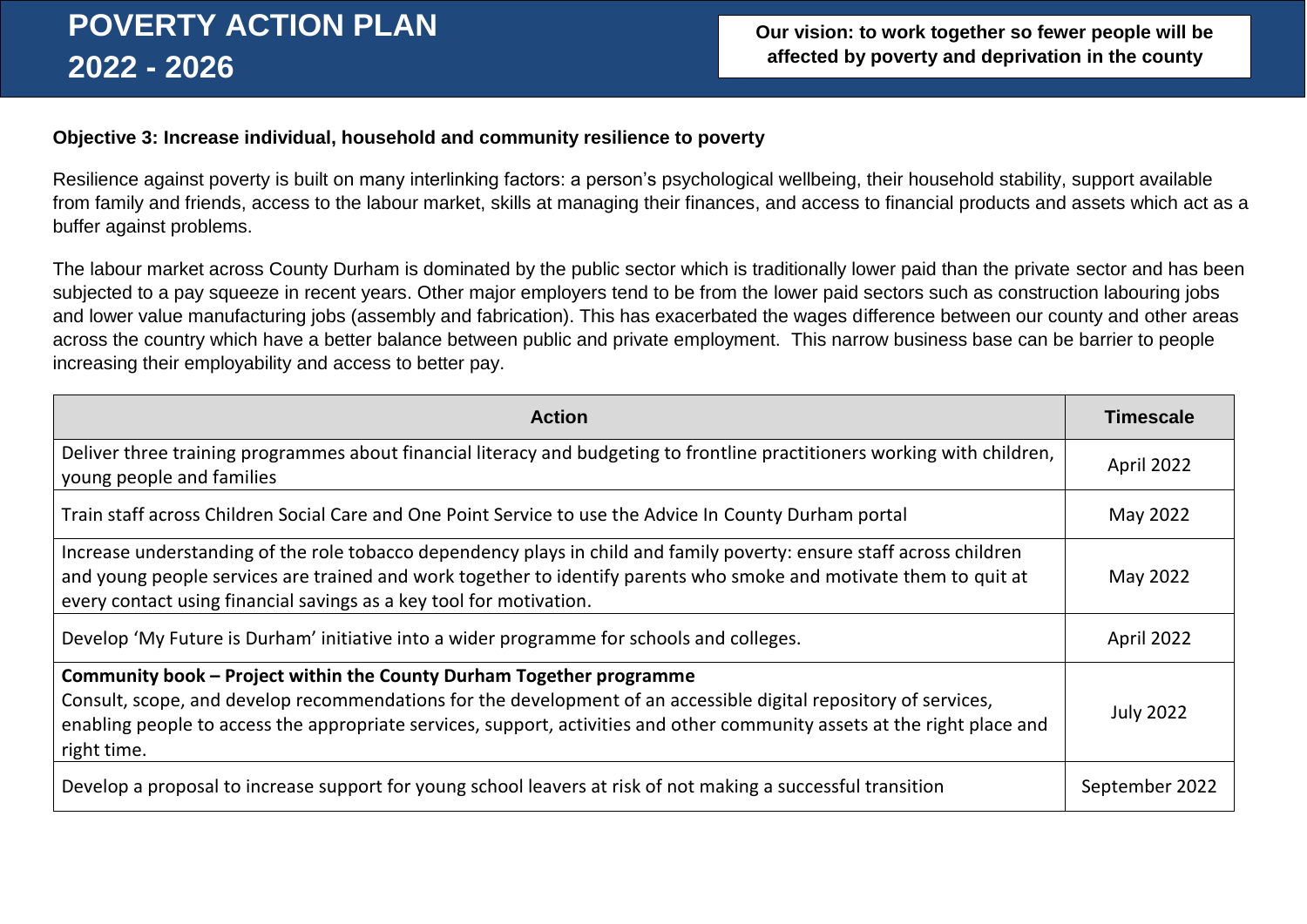$\overline{a}$ 

| <b>Action</b>                                                                                                                                                                                                       | <b>Timescale</b>  |
|---------------------------------------------------------------------------------------------------------------------------------------------------------------------------------------------------------------------|-------------------|
| Explore the feasibility of delivering Mental Health Awareness Training at scale to staff and volunteers who work with<br>people experiencing poverty to help address the known impacts of poverty on mental health. | September 2022    |
| Join up the Financial Ability project (formerly Durham Savers initiative) with 'money matters and advice' provision<br>programme:                                                                                   |                   |
| Develop a toolkit for local organisations to signposting information.                                                                                                                                               |                   |
| Embed into Learning and Development portal and create further support materials                                                                                                                                     | September 2022    |
| Engage with existing networks, develop new partnerships and re-engage previous partners                                                                                                                             |                   |
| Re-engage with DWP Work Coaches and front-line staff following lifting of COVID restrictions                                                                                                                        |                   |
| Join up the work being done on green spaces with food poverty / food resilience.                                                                                                                                    | October 2022      |
| Review the Devolution deal once clarity is received and assess how it impacts the local area, e.g., skills appropriate to<br>local economy                                                                          | <b>March 2023</b> |
| Fully understand the findings from the 'left behind communities <sup>3</sup> ' research and identify actions to address some of the<br>issues highlighted.                                                          | <b>March 2023</b> |
| Provide financial support initiatives to people who are homeless, leaving care or veterans                                                                                                                          | <b>March 2023</b> |
| Deliver initiatives that support rough sleepers, ex-offenders and other vulnerable people into accommodation (Council<br>Plan Action)                                                                               | <b>March 2023</b> |
| Continue to identify and develop the services and support available to young people leaving care through their local offer<br>which support independence and enhance their life chances                             | <b>March 2023</b> |

<sup>&</sup>lt;sup>3</sup> The UK government is committed to levelling up across the whole of the United Kingdom to ensure that no community is left behind, and is making changes to support local economic growth, in order to regenerate town centres and high streets, support individuals into employment, improve local transport links and invest in local culture, while giving communities a stronger voice to take over cherished local assets that might otherwise be lost.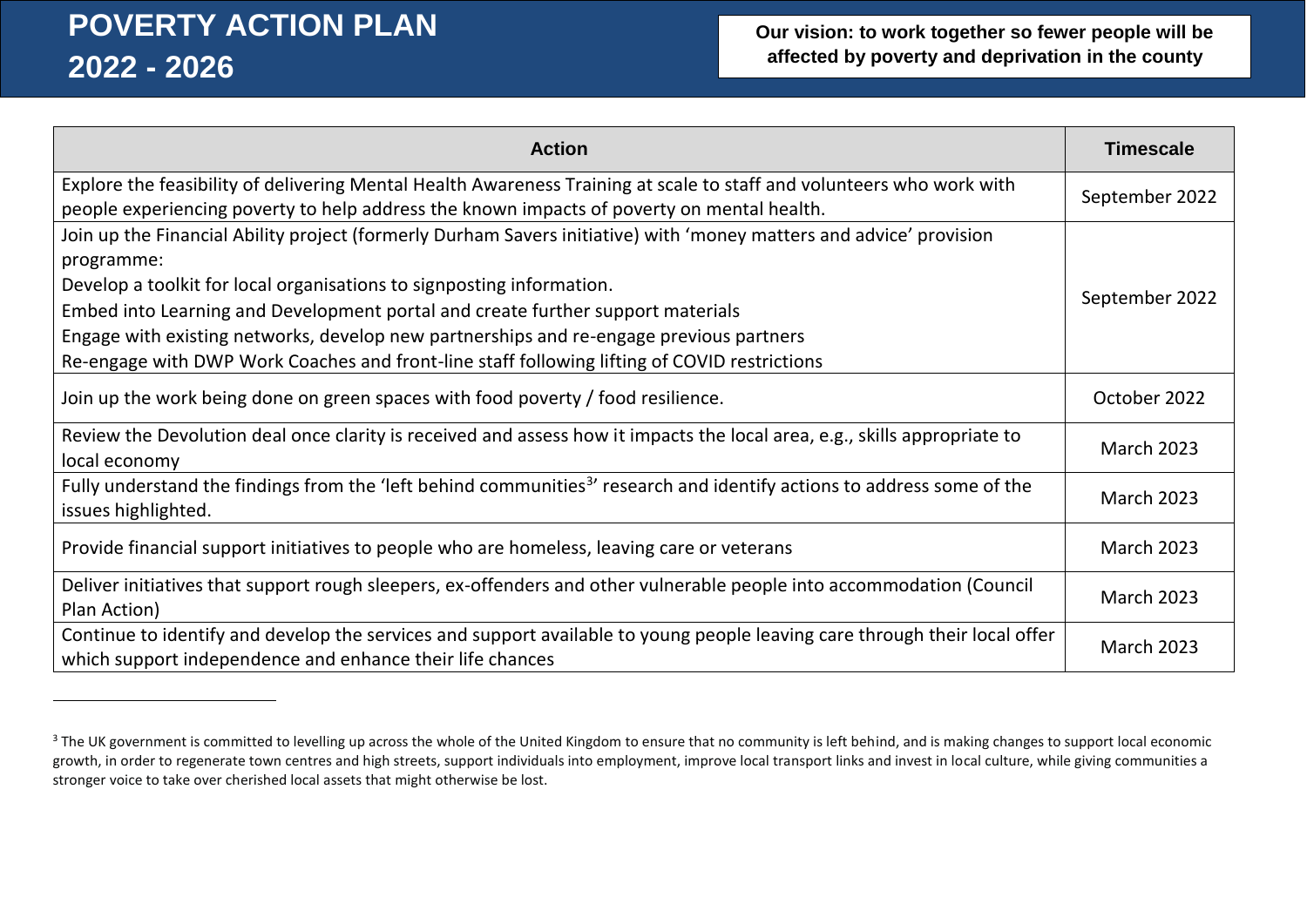| <b>Action</b>                                                                                                                                                                                                                      | <b>Timescale</b>  |
|------------------------------------------------------------------------------------------------------------------------------------------------------------------------------------------------------------------------------------|-------------------|
| Explore the feasibility of delivering Tobacco Awareness Training at scale to staff and volunteers who work with people                                                                                                             |                   |
| experiencing poverty. Stopping smoking can increase family income, reduce the impact of absenteeism from the<br>workplace and helps to reduce long term health conditions which can lead to the inability to engage in employment. | <b>March 2023</b> |
| Explore the feasibility of including signposting, referrals and outcome measures from a range of public health                                                                                                                     | <b>March 2023</b> |
| interventions into services which support people experiencing poverty e.g. Making Every Contact Count (MECC).                                                                                                                      | Initial scoping   |
| Ensure a smooth transition from European Funding Streams to the Shared Prosperity Fund                                                                                                                                             | December 2023     |
| Appoint three Mental Health Employment Practitioners who will provide heath support and assistance to residents who<br>are looking for employment, education and training through the various employment programmes.               | March 2024        |
| Broaden the county's business base to include a range of jobs across both private and public sectors                                                                                                                               | <b>March 2026</b> |

### **Objective 4: Reduce barriers to accessing services for those experiencing financial insecurity**

The ability to interact digitally is essential to addressing social and economic inequalities and levelling up our communities. Many of the cheapest ways of accessing goods and services are only available online. Mainstream banking has been removed from many of our highstreets, especially in rural areas, and many educational courses and job applications are restricted to online access. In addition, people who are not using online services can lack a voice and visibility in the modern world, as government services and democracy increasingly move online.

However, some people can afford neither the equipment nor the broadband required to get online. When the pandemic hit in March 2020, around 51% of households with an income of less than £10,000 had home internet access, compared to 90% of households with an income of more than £40,000. Even when poorer households were physically able to access the internet, they were less likely to have the skills to utilise it. In rural areas levels, digital inclusion may be further reduced by poorer quality broadband and mobile connections.

Lack of transport is also a key barrier to accessing services, education and employment. Cost, poor availability and long journey times has disconnected less affluent areas and rural communities from their wider labour markets.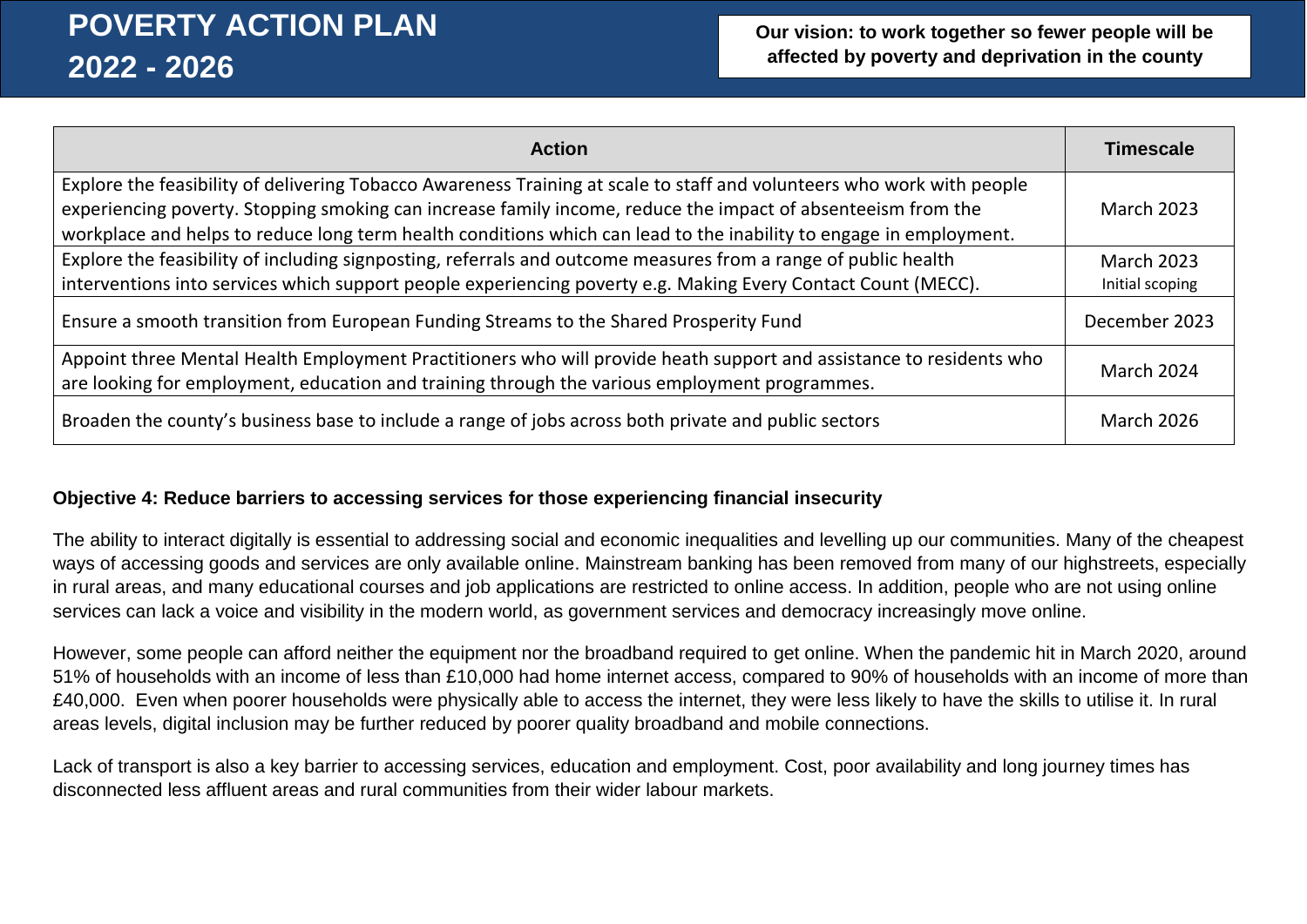Participation in sport, outdoor physical activity and cultural events positively impacts people, especially young people. It contributes to both physical and mental health, involves engaging with others in a positive way, encourages concentration and motivation, and teaches other life skills that help their education and working lives. However, those from low-income households are other prevented from participating as few free sporting activities exist outside school and charges to access culture and sport are often unaffordable.

| <b>Action</b>                                                                                                                                                                                                                                                                                                        | <b>Timescale</b>  |
|----------------------------------------------------------------------------------------------------------------------------------------------------------------------------------------------------------------------------------------------------------------------------------------------------------------------|-------------------|
| Refresh the first point of contact offer at the Customer Access Points (CAPs) to focus on digital inclusion and self-serve<br>with support, access to the internet and a device being at the forefront of service delivery.                                                                                          | April 2022        |
| Undertake a feasibility study in relation to improving access to leisure facilities for children and families referred by social<br>care and health agencies (e.g., discounts, promotion and transport)                                                                                                              | April 2022        |
| Explore the feasibility of developing an approach to poverty proofing leisure and cultural programmes within our culture,<br>sport and tourism Service                                                                                                                                                               | May 2022          |
| Investigate the feasibility of broadband providers, working with social housing providers, to provide broadband to<br>residents at a reduced cost                                                                                                                                                                    | <b>July 2022</b>  |
| Use data and intelligence to identify our most vulnerable communities to support access to public transport                                                                                                                                                                                                          | August 2022       |
| Fully understand the findings from recent consultation which asked children, young people and adults, many of whom<br>currently do not participate in leisure activities, about the barriers preventing them from becoming more physically<br>active and identify actions to address some of the issues highlighted. | September 2022    |
| Baseline the council's digital inclusion offer to map current interventions and identify areas of future intervention. To<br>include digital skills, access to connectivity and access to devices.                                                                                                                   | September 2022    |
| Continue delivery of the Digital Durham programme working with partners to further develop our digital infrastructure<br>and increase the number of properties able to access full fibre to the premise broadband services at an affordable cost                                                                     | <b>March 2023</b> |
| Continue to work on proposals linked to the Bus Service Improvement Plan which includes a cap on bus fares, especially<br>for young people, demand responsive bus services in rural areas and tailored routes to meet the specific requirements of<br>rural communities.                                             | <b>March 2023</b> |